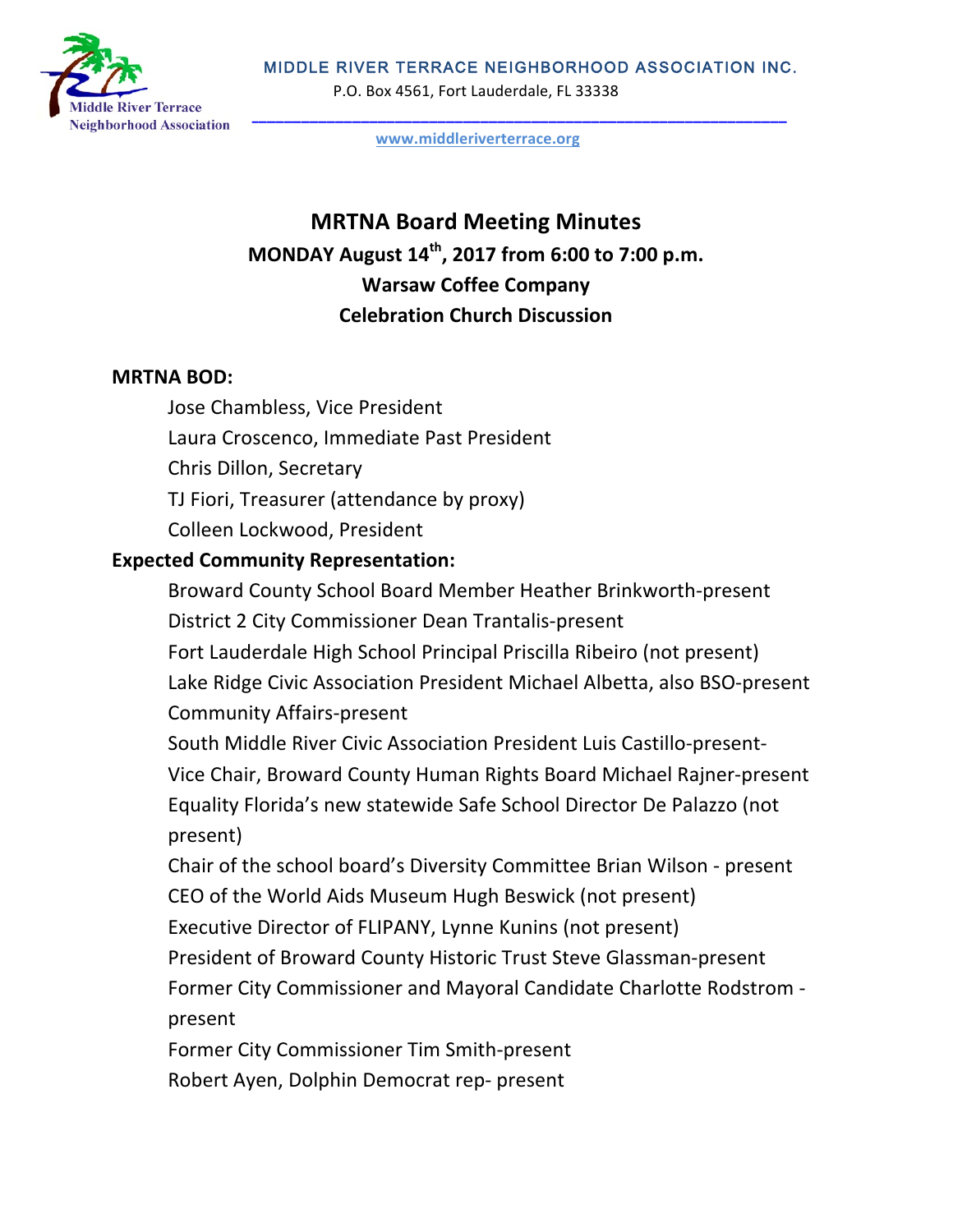

**www.middleriverterrace.org**

Nancy Meegan, MRT Resident, - present Additional residents from MRT and Wilton Manors present

# **1. Call to Order 18:06**

# **4. MOTION TO SUSPEND REGULAR BOD BUSINESS TO DISCUSS CELEBRATION CHURCH**

Colleen – Introductions- Board/guests/host introduced, format of meeting established.

Two speakers, then Q &A- social justice concerns and community impact. Request for a pragmatic conversation, open mind, diverse, work for a solution collaboratively with a positive attitude.

Heather Brinkworth  $-$  Comments- opening statement:

Issues that affect school and community/ important to be here. Has received several emails and had phone conversations. Reality is school is engaged in a contract. Policy allows schools to lease to different agencies. This particular contract is unique, a lease for a capital improvement. Multiple leases and entities, bound with the contract with the church. 251k capital improvement for the sound system. Church group has been on the campus with a cleanup. Collaboration and moving forward.

Dean Trantalis – Comments- Issue with competing interests, both think they are correct. School board legal counsel present, bound by contract and can't interfere with laws pertaining to freedom of speech. Thinks better way to approach. This community will not allow bigotry to step within it's walls. We are right to discuss that this (bigotry) does not penetrate who we are. Too many times, our city/neighborhood, people are invited to visit/convene/prayer breakfasts... often tagged (afterwards) with a measure of indecency and just putting a good face on it. Unacceptable. Pastor will speak on how they want to present themselves to our community. This meeting would not take place if we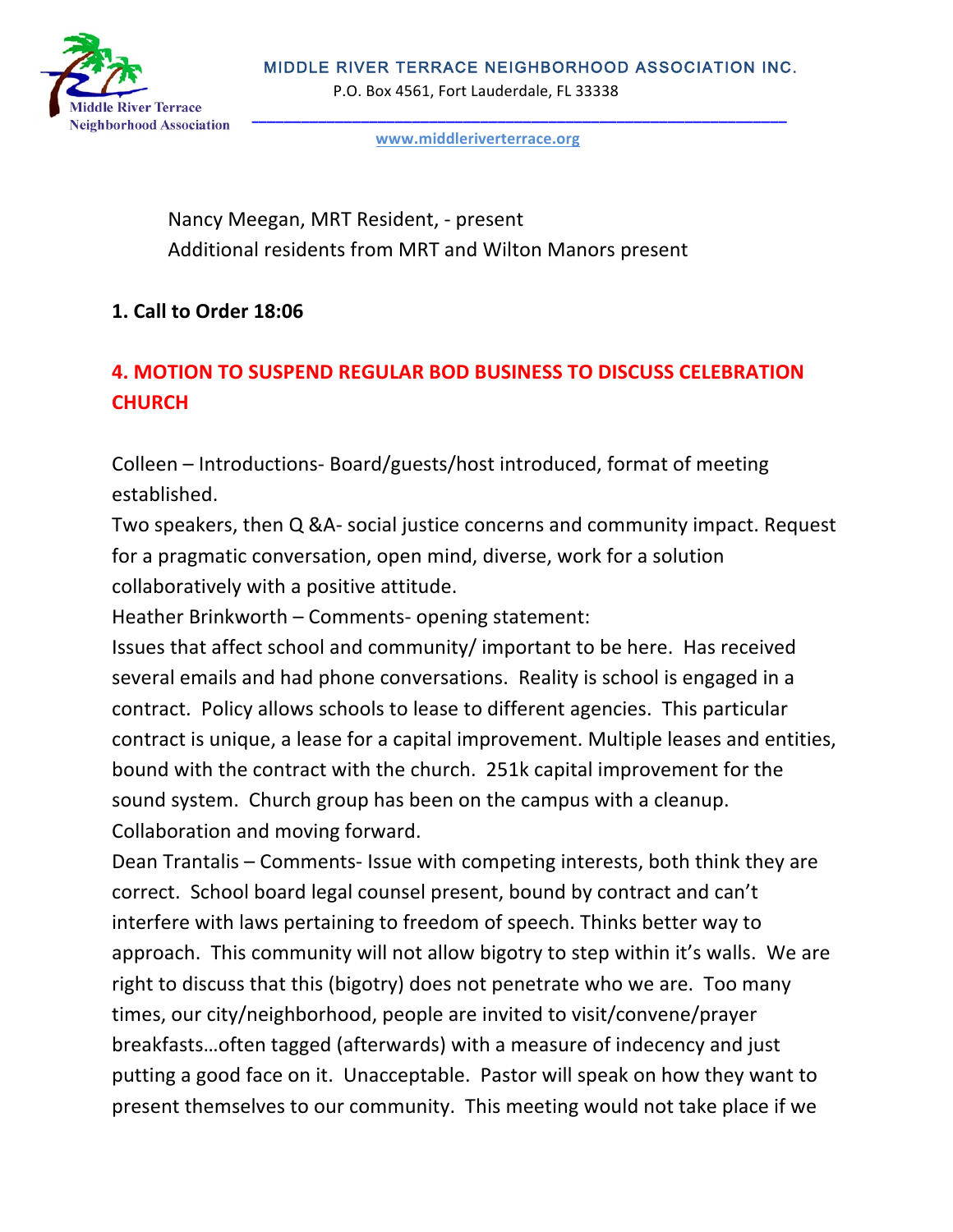

#### **www.middleriverterrace.org**

didn't speak up. We would never hear from them (church) otherwise. City has history of discrimination. Need to learn from the past. LBGT/gender ID included. Our message will be understood, respected and carried out. We will not accept discrimination in Ft Lauderdale, FLHS, or in our community.

Open for Q&A (see known concerns summarized below)

Rules: similar concerns...don't repeat, social justice first, community impact next.

Jose Chambless (MRTNA V.P.) – homeowner/taxpayer... what process is in place to notify/inform?

H.B.- community was not overlooked. Personal beliefs. Impact on community, requirements of job vs. personal beliefs... conversation might not have immediate impact (with this contract), but could lead to a bigger conversation. Could mean process of vetting/denying/liability... need to have this conversation.

Steve Glassman- Did schoolboard have that aforementioned type of discussion? Web site of church, language offensive... marriage equality law of the land. Transgender section of website is extremely offensive. Is the school board able to reconsider this contract and why wasn't this vetted? Very easy access (website) to their anti gay beliefs. Warrants a conversation by the school board and that the contract be rescinded.

Barbara Myrick General Counsel, Broward County School Board -- Can't make a decision based on viewpoint, by law. There will be no reconsideration of the contract. Impossible to look at every contract. If they (church) prove to be discriminatory, then we can do something. Their website is what they believe, their right. Bound by law.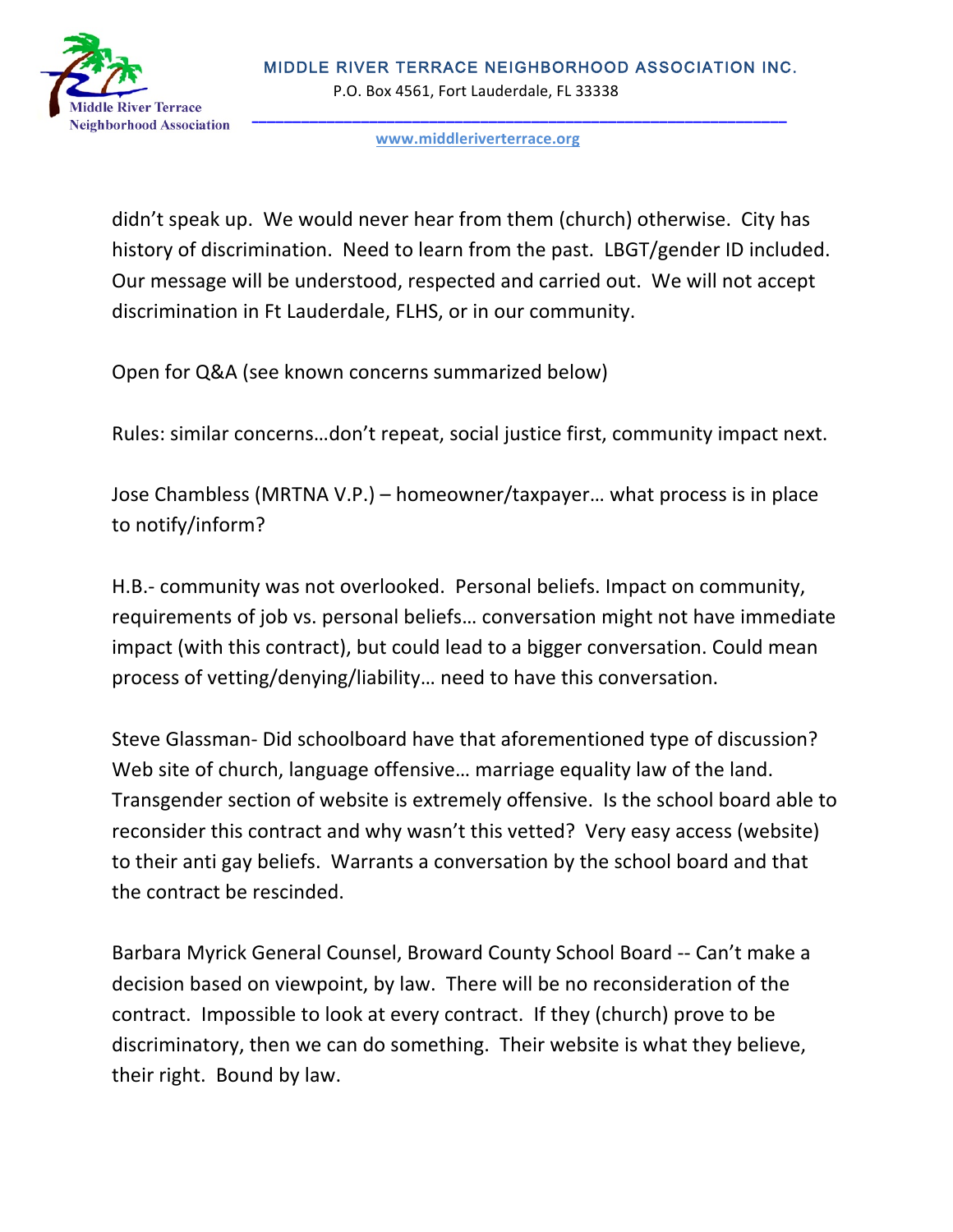

#### **www.middleriverterrace.org**

H.B.- assured that the board does not agree with the website.

Barbara Myrick – Broward County school board has strong history of standing up for LGBT/Transgender rights.

Dean Trantalis - Policy of giving shelter to a group that advertises discrimination is a complete contradiction. Need understanding on this.

Barbara Myrick - (they) have the right (in their culture). Written in the contract that they cannot discriminate.

Random comments- preaching-mentoring/advertising/hatred.

Heather Brinkworth – many leases that don't have their beliefs posted on a website.

John McGuire- lease question. Sound system coming in right away?

Barbara Myrick- understanding that it has to be completed in the next 6 months, they (church) are responsible for installation.

John McGuire - why is lease different...locked in 3 years...special decision.

Barbara Myrick- school and district decided they wanted the sound system upgraded.

Michael Albetta- (Lakewood Civic Association)- definitely against this. Reconsider. Constituents are not for this program. Was there a public hearing?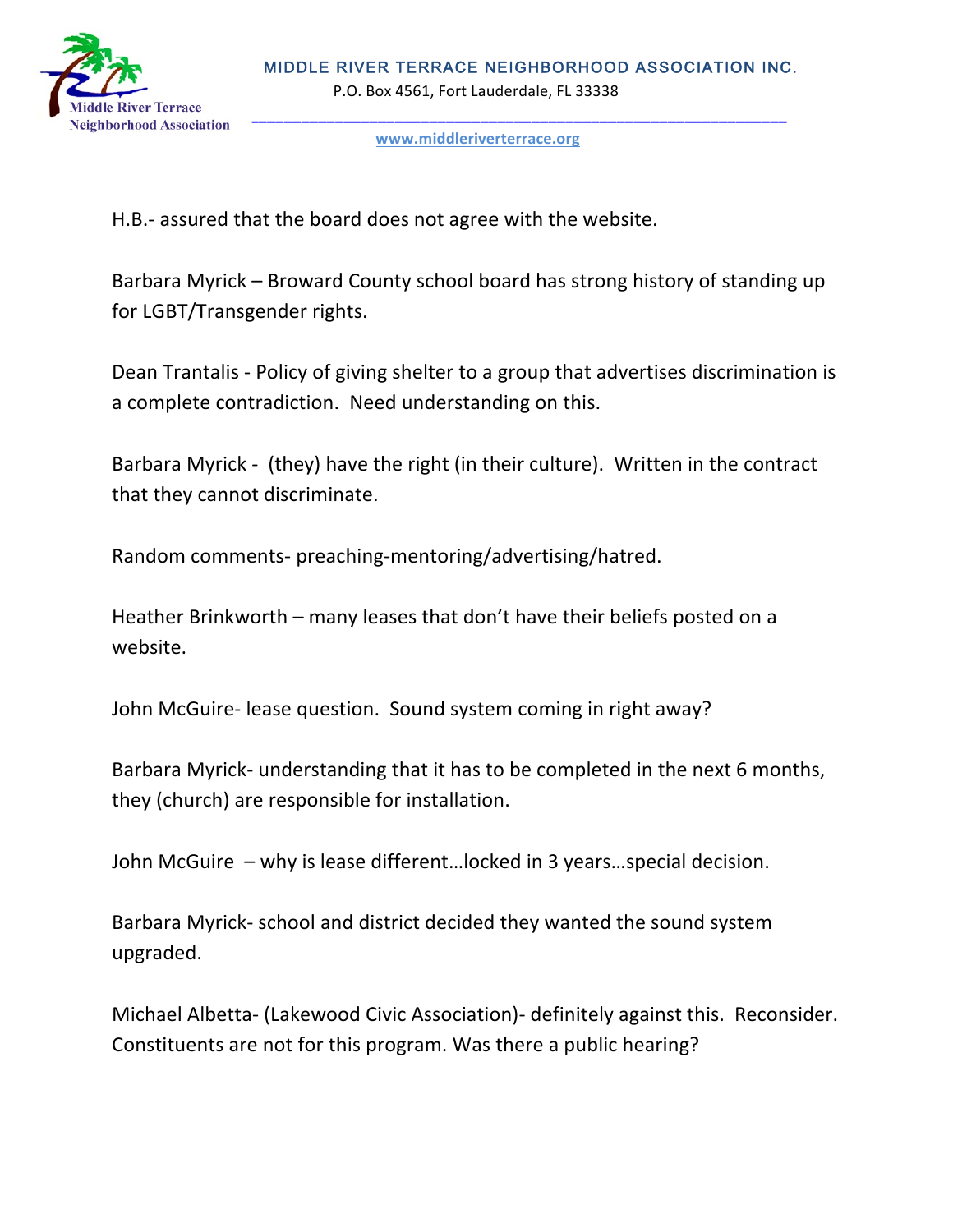

**www.middleriverterrace.org**

Barbara Myrick - on our website at least 7 days in advance. Not going back, would be a viewpoint cancellation, possible lawsuit.

Luis Castillo- no signage, no plaque, nothing good for the community. Zero influence. 

Dean Trantalis - the question is can the school board ensure no signage?

Laura Croscenco -yes, and also request zero evidence (of church presence on school property).

Heather Brinkworth -signage has to be approved by the administration/principal of the school.

Barbara Myrick - guess it will be temporary (removable).

Rick Carland- unacceptable answer...

Heather Brinkworth- on record that there is a question and a request and notification with regard to signage as it relates to permanency or temporary/any engagement with the student population...we do not want that. Respectfully request that we, as a community, be a part of the decision making process.

Unidentified - policy of schoolboard with (church) mentorship.

Heather Brinkworth - churches all across the system have mentorships. Absolutely 100% unacceptable for a church member to mentor a student and impose their beliefs upon them. It is not unacceptable for (me) for a church member to mentor a student in a way that in no way imposes their belief on that student. A challenge the school board faces across the system.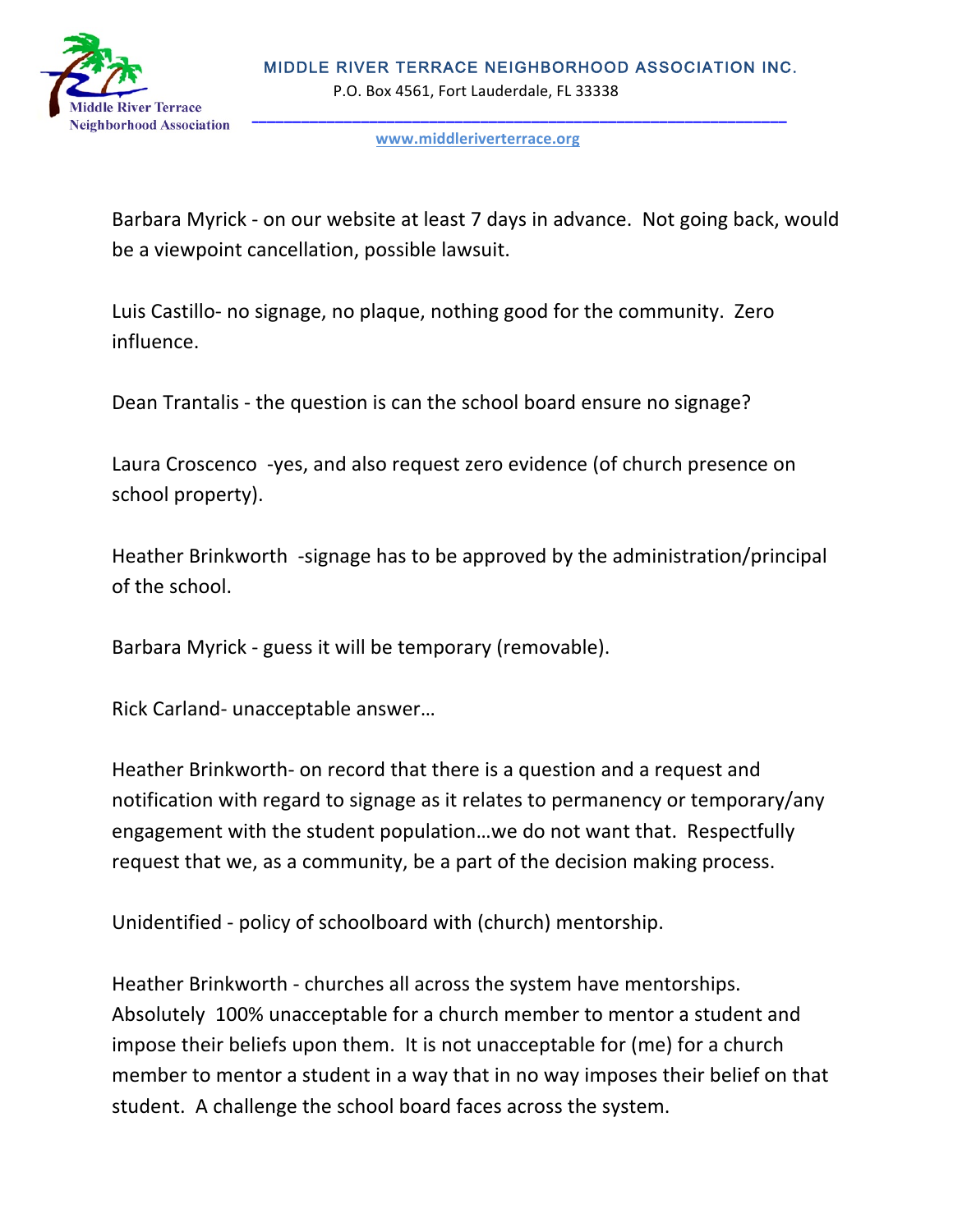

**www.middleriverterrace.org**

Dean Trantalis - impossible not to assume they (mentors) are not going to proselytize with a 8,12,18 year old would be naïve. School needs to be part of the conversation. First before (Boy Scouts), we can be first again, to cleanse our schools of all forms of prejudice...we have a right/duty... this is a good place to begin.

Lindy Wren- concerned why they don't build/purchase their own school? Influence could occur, human nature.

Michael Rajner – introduced LGBT coordinator of Broward Schools. To Pastor, your doctrine on your website means death to us. Asks that the church keeps this is mind. Objects to the church mission. Target our community. Hard to feel welcome with the objectives. Spoke to school board/superintendent. Based opinion on costs, slight favor toward the district of about \$5k. School board has been very engaged. School District is to enforce the laws. Has confidence in Barbara. School Principal could be a better neighbor with this community. Hasn't happened. Reasonable requests about signage. Use this as an opportunity.

Colleen Lockwood - need to talk about the infrastructure/noise/traffic. But, (time constraints)... very important to hear from the Pastor.

Heather Brinkworth - credits the Pastor for speaking. Asks for respect.

Pastor- Fully understands where you (all) are coming from. Website may not convey our message. Wants opportunity. Goal to better the community. Test of time. Apologizes for anything considered attacking.

Colleen Lockwood - for the record, traffic, parking, noise issues noted.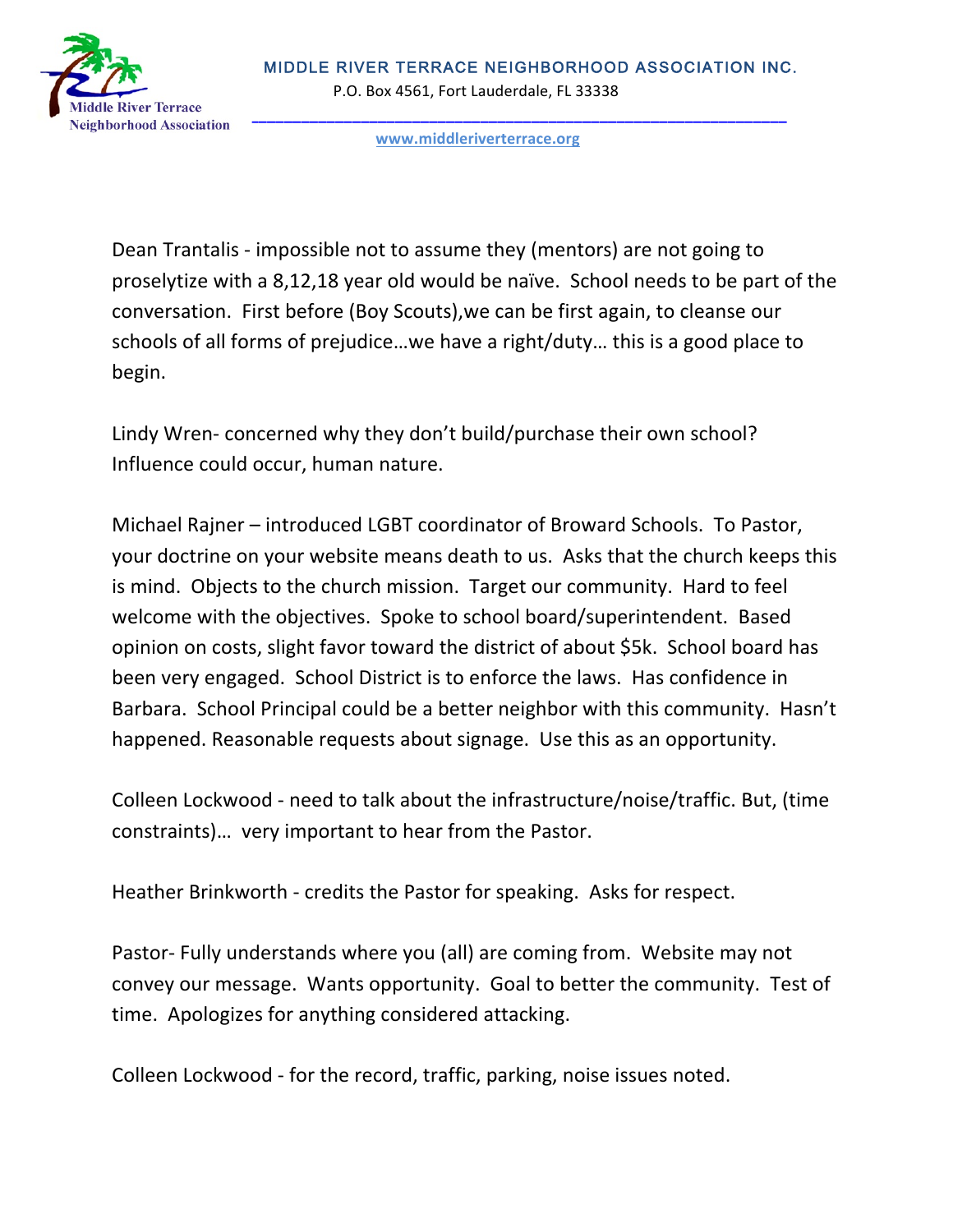

#### **www.middleriverterrace.org**

Laura Croscenco- Traffic, congestion, infrastructure concerns... residential community, worked in the past with the schoolboard to stop bus idling... request of help to: Dean Trantalis, school board and the department of transportation, neighborhood not ready yet for large scale additional traffic. Stop sign on N.E.  $16<sup>th</sup>$  and  $5<sup>th</sup>$  Ave. South side (on  $16<sup>th</sup>$ ) sidewalks (acknowledged good job on north side sidewalk), avoid idling... no buses into our neighborhood (emissions), need to address infrastructure first before allowing so many people into our neighborhood. Question: Can you do that?

Heather Brinkworth- with regard to traffic. Incumbent upon the pastor and the church leaders, that they make sure that their parishioners should not drive through the neighborhood, not idle through the area... use main corridors to access the parking lot. Can't address the sidewalk issue at this time.

L.C.- Acknowledges some issues are being addressed, in the works, need your support (school board). Several incidents of jumping the fence, sometimes fun, sometimes criminal, is security supplied on Sunday?

C.L.-note recorded on security issues, infrastructure, additional traffic, parking and noise.

Tim Smith- Social objection. Discrimination- personal story. Church website leads to terrible things...fought battle with Boy Scouts ... asks church to embrace this community (and new position).

C.L.- summarize

 $H.B.$  – all questions/concerns can be directed to her.

C.L.- starting point tonight.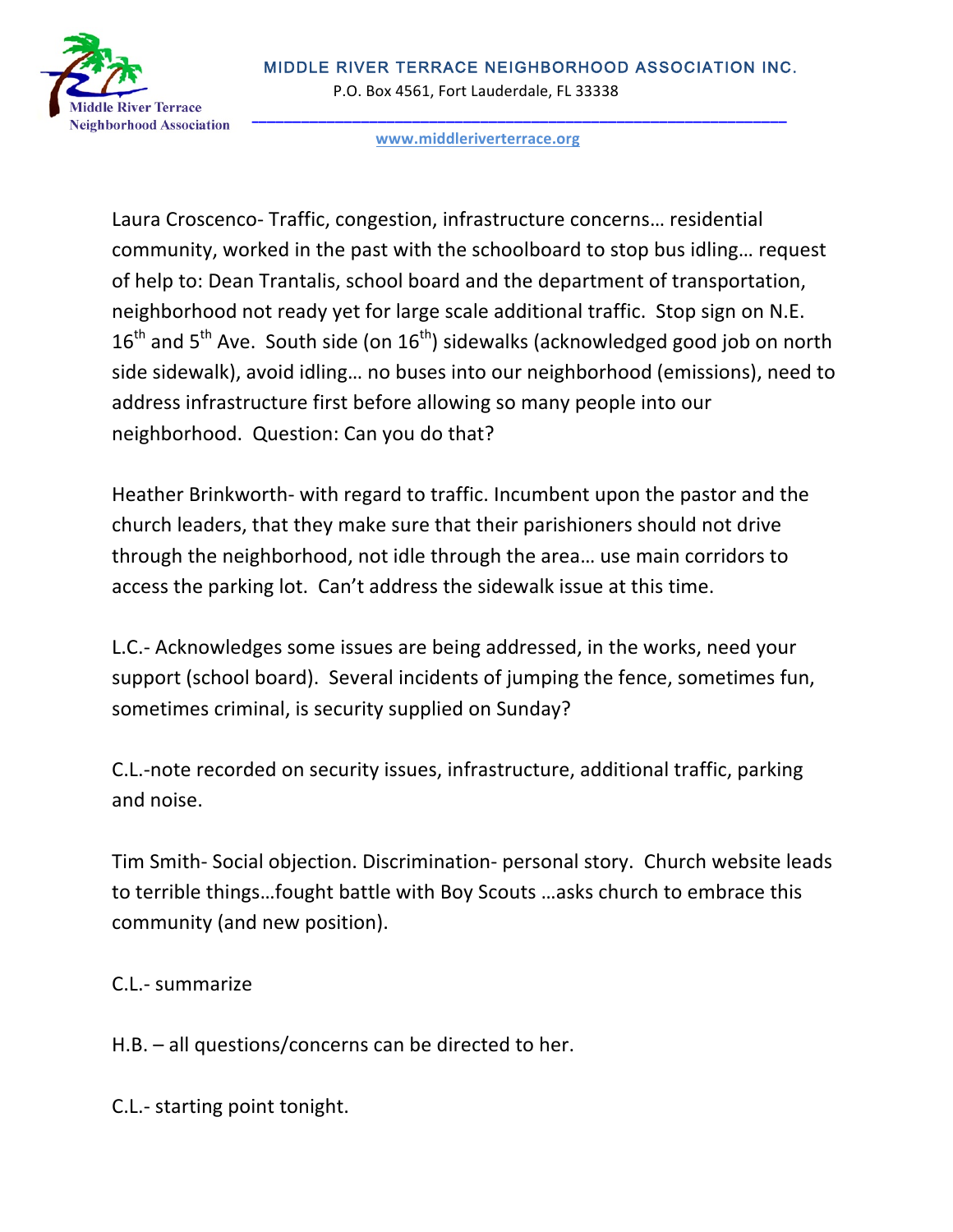

**www.middleriverterrace.org**

Time adjustment 8a.m.-4p.m. for church services.

C.L. Thanked all

Next steps

- -Distribute meeting minutes
- -Work with Education Advisory Board
- -Neighborhood group to monitor noise/traffic
- -Church has since removed the ant-gay position from their website

# **Photos**

# **Adjournment**